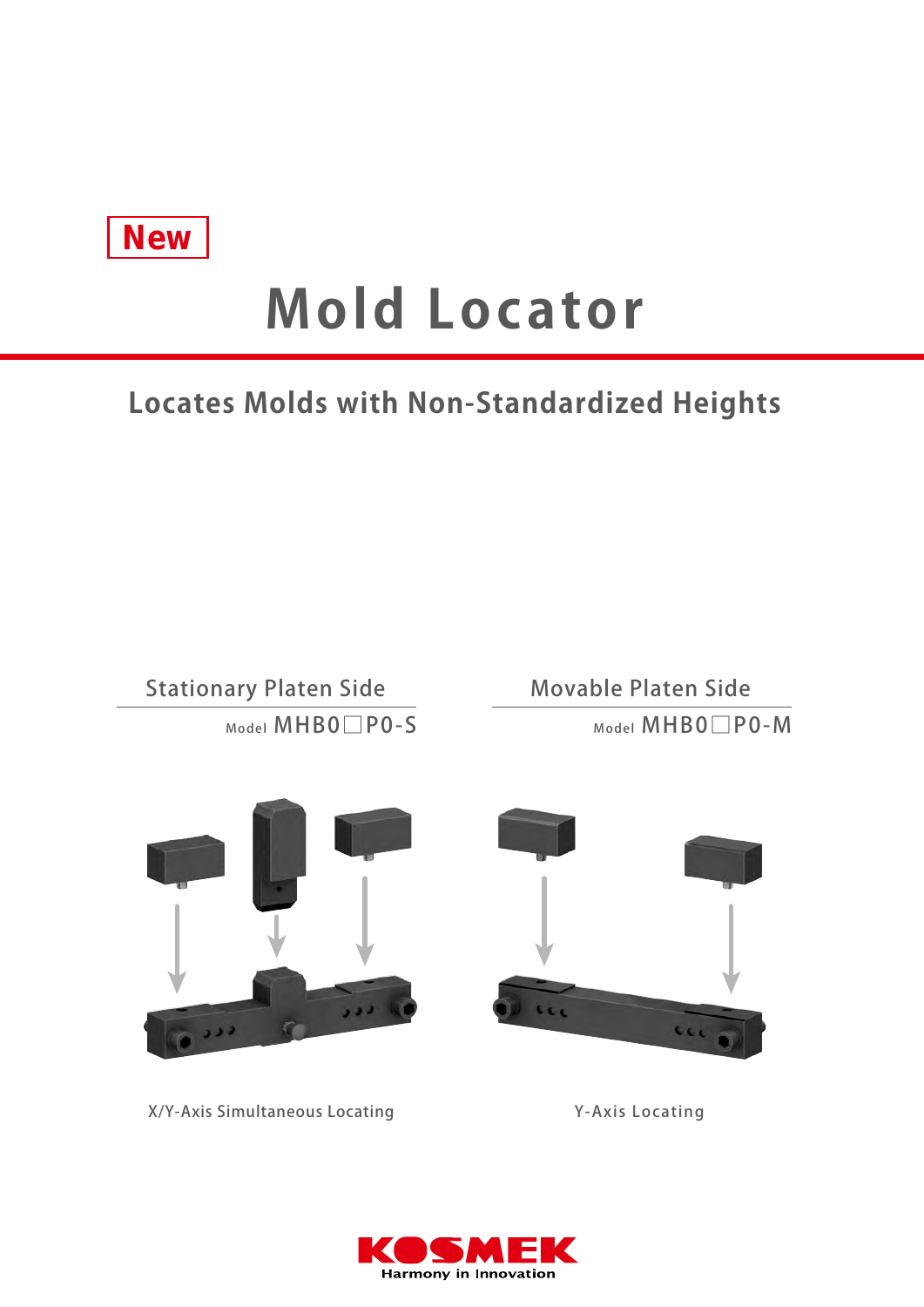**Mold Locator MHB**







Just "Pull-Out" and "Insert" to Locate Molds with Non-Standardized Heights

- Locating ring adjustment is difficult and takes time.
- Locating of mold rotation direction (X/Y-Axis) is difficult.

No Locating Ring Required. Quick and Simple Mold Locating.

Locating with the Mold Locator

Locating with the Locating Ring





- Just set the mold onto the mold locator and the mold is positioned correctly.
- Simultaneously locate the X-Axis and Y-Axis direction of the mold.





## Difficult, and Requires Time to Locate

Easy to Locate, and Reduces the Mold Change Time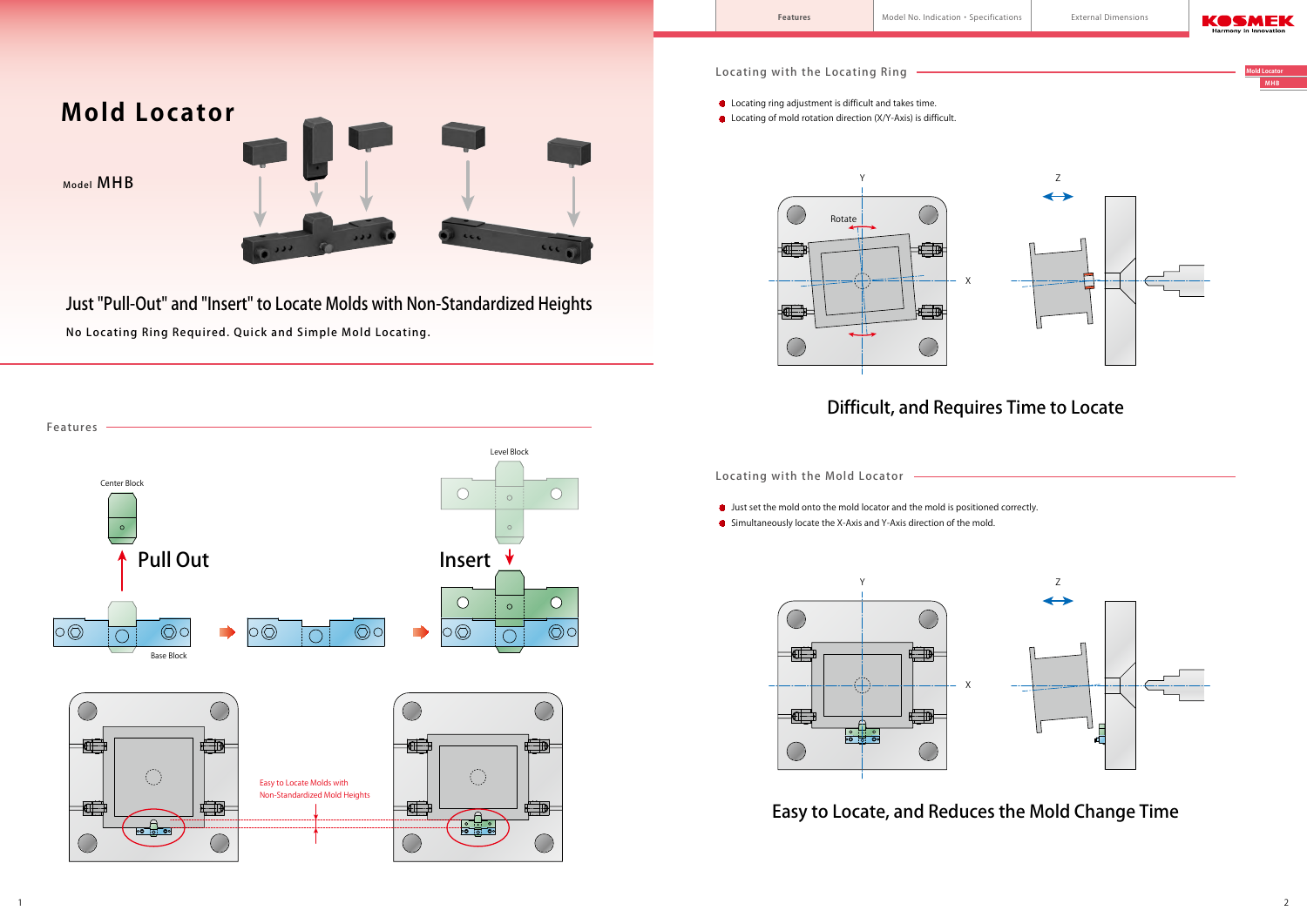**Mold Locator MHB**



- **050** : 50mm
- **100** : 100mm

## **O** Specifications

Note:

※1. Please indicate the level height in 1mm

increments.

 ※1. Please indicate the level height in 1mm increments.

## External Dimensions:MHB03P0-S (Stationary Platen Side)

| Model No.                           |          | MHB03P0                  | MHB04P0                  | MHB06P0                  |
|-------------------------------------|----------|--------------------------|--------------------------|--------------------------|
| <b>IMM Capacity</b>                 | kN       | $\sim$ 750               | $\sim$ 3500              | $\sim$ 8500              |
| Capacity (Allowable Mold Weight) kg |          | 600                      | 3000                     | 8000                     |
| Weight<br>kg                        | $-S-B$   | 1.2                      | 2.5                      | 9.0                      |
|                                     | $-S-C0$  | 0.3                      | 0.7                      | 1.8                      |
|                                     | $-S-C50$ | $\overline{\phantom{a}}$ | $\overline{\phantom{a}}$ | 3.0                      |
|                                     | $-S-ASO$ | 1.7                      | 3.4                      | $\overline{\phantom{a}}$ |
|                                     | $-S-S50$ | $\overline{\phantom{a}}$ | $\overline{\phantom{a}}$ | 2.0 (2 pieces)           |
|                                     | $-M-B$   | 1.2                      | 2.5                      | 9.0                      |
|                                     | $-M-A50$ | 1.5                      | 2.9                      | $\overline{\phantom{a}}$ |
|                                     | $-M-S50$ |                          |                          | $2.0$ (2 pieces)         |



## External Dimensions:MHB03P0-M (Movable Platen Side)





75













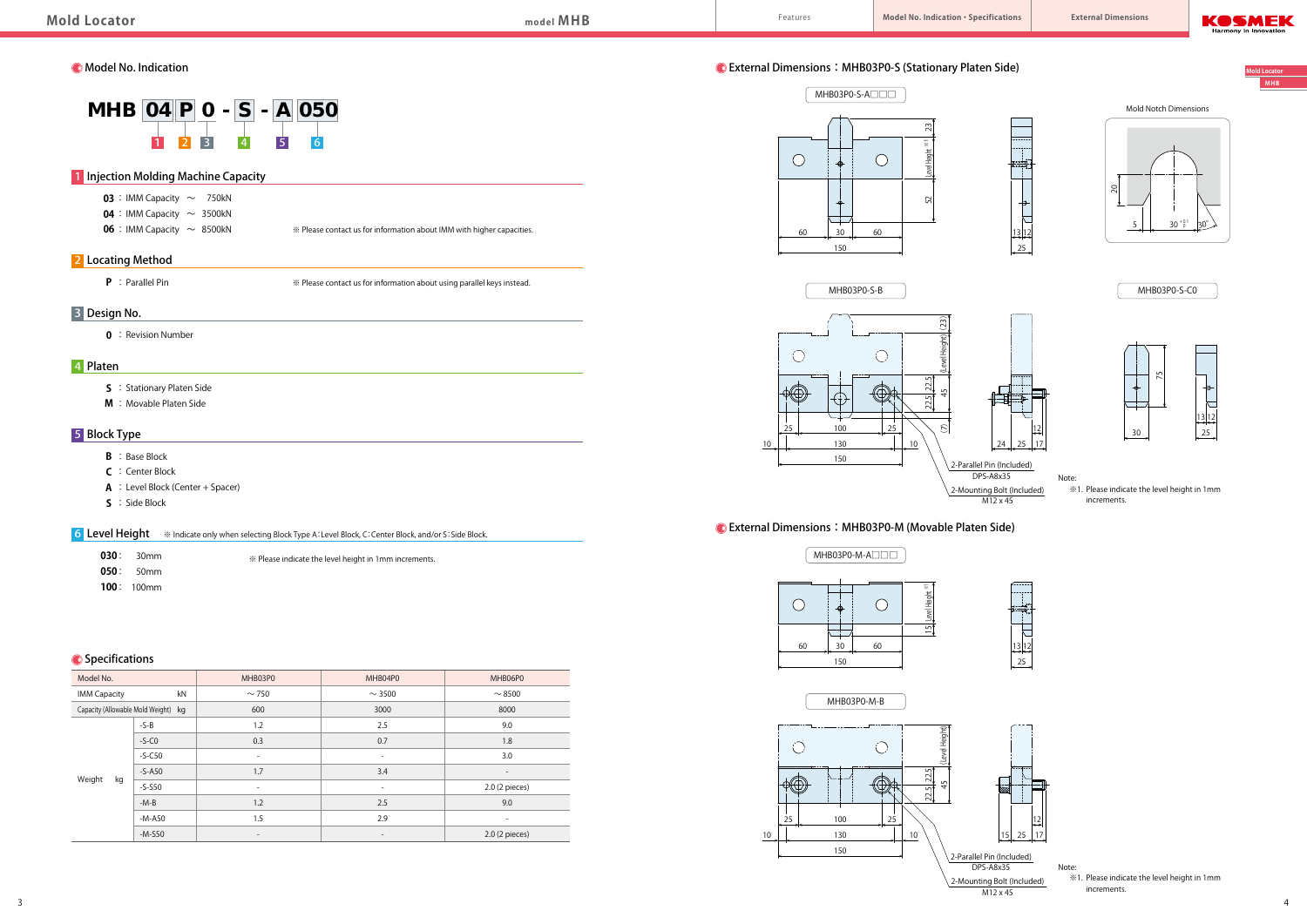**Mold Locator MHB**

## External Dimensions:MHB06P0-S (Stationary Platen Side)



External Dimensions:MHB06P0-M (Movable Platen Side)

MHB06P0-M-B



60 110 27.23 50

Note:







114ع 35

 $\overline{\mathcal{L}}$ 

## External Dimensions:MHB04P0-S (Stationary Platen Side)



### External Dimensions:MHB04P0-M (Movable Platen Side)

MHB04P0-M-A□□□











MHB06P0-M-S□□□









2-Mounting Bolt (Included)  $\frac{6}{1}$ M20 x 85 6-Parallel Pin (Included) DPS-A13x65





MHB06P0-S-B



Note: ※1. Please indicate the level height in 1mm increments.





 ※1. Please indicate the level height in 1mm increments.

Note: ※1. Please indicate the level height in 1mm increments.